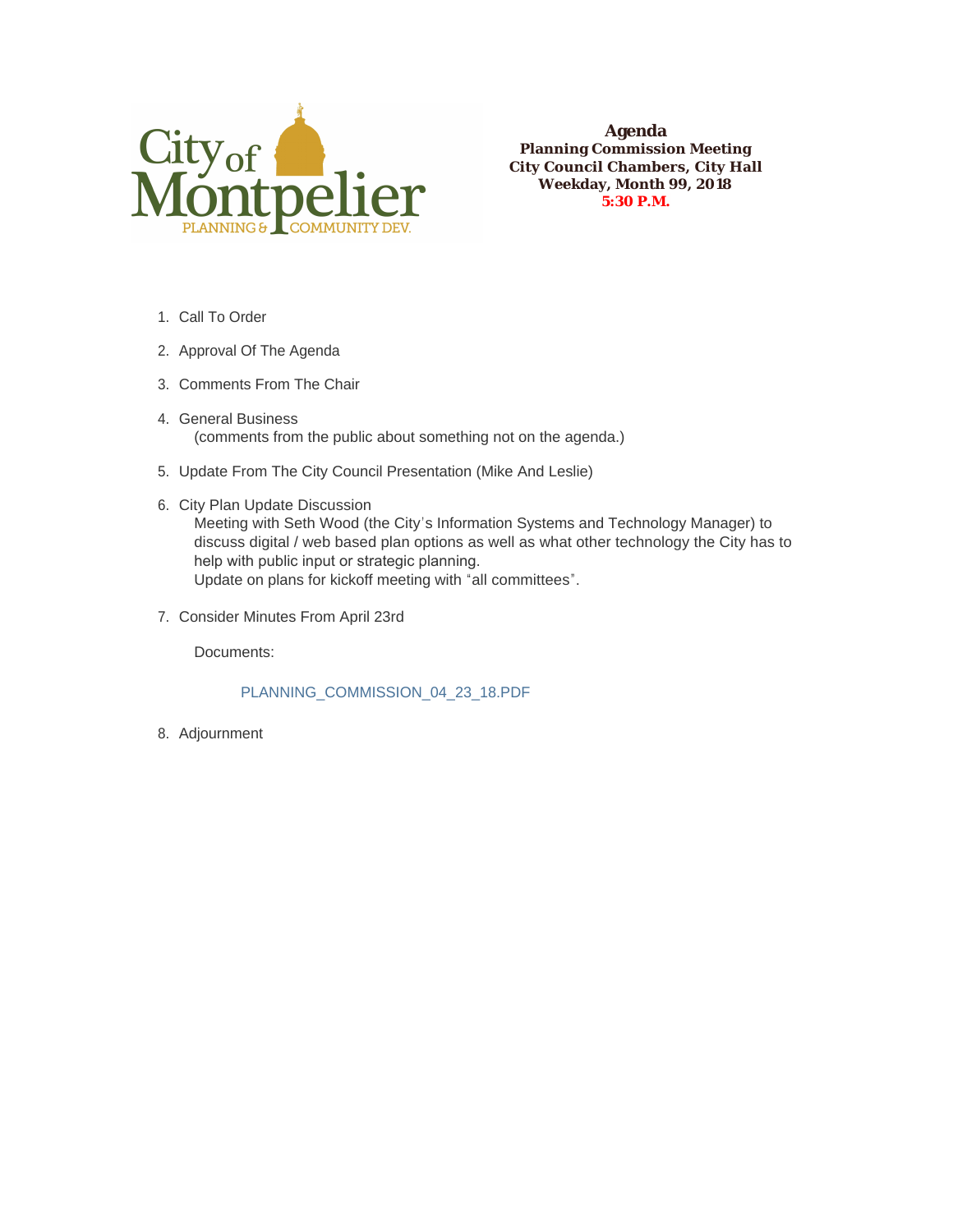## **Montpelier Planning Commission Meeting April 23, 2018**

*Subject to review and approval*

**Present:** Leslie Welts, Kim Cheney, Barbara Conrey, Ariane Kissam, Kirby Keeton, John Adams, Michael Miller.

**Call to order by the Chair:** The meeting was called to order by the Chair, Leslie Welts.

**Approval of the agenda:** The agenda had no changes and was deemed approved.

**Comments from the Chair:** Leslie would like Kim to comment on a meeting he recently attended. She also commented that the city is without a Zoning Administrator. Mike announced that Meredith Strobridge Crandall has been hired and should start in a few weeks.

Kim mentioned that the last he had heard about 250 Main Street, here was an issue of clay and doing any work would make the hill collapse. Mike said they haven't sent any final plans.

Barb sent out a link to NetZeroVermont.

Kim also attended the Historic Preservation meeting where Kirby testified. He has been unable to get any sort of expert to tell him why Cliff Street is in the historic district. Kim did some research of his own and the Cliff Street district was where the first settlers built. Kirby stated that he talked to Eric after the meeting and Eric wants the committee to provide guidance for historical preservation. Ariane mentioned how sometimes historic preservation gets in the way of affordable housing.

Leslie got invited to the new City Council on May 9. Any other commission members are welcome to attend with her. Kim mentioned that design review should be on the list, Leslie feels the commission is more liaison for the map and design review, instead of taking the lead on those two projects.

Leslie understands the commission's priorities to be:  $# 1$  the city plan,  $# 2$  the official map, and  $# 3$ the zoning amendments as needed.

**General business (comments from the public about something not on the agenda):** There was no one from the public in attendance.

## **City Plan update discussion – update on plans for kickoff meeting with "all committees":**

Mike met with the Conservation Commission with maps he'd collected from other towns. Some members of the Parks Commission were also there. He is on some listservs where other communities are discussing what worked, what didn't. The Conservation and Parks Commissions are reviewing the maps and deciding where they might want parks or trails. They are going to fine tune the maps. While they are doing that, Mike will work on a map ordinance.